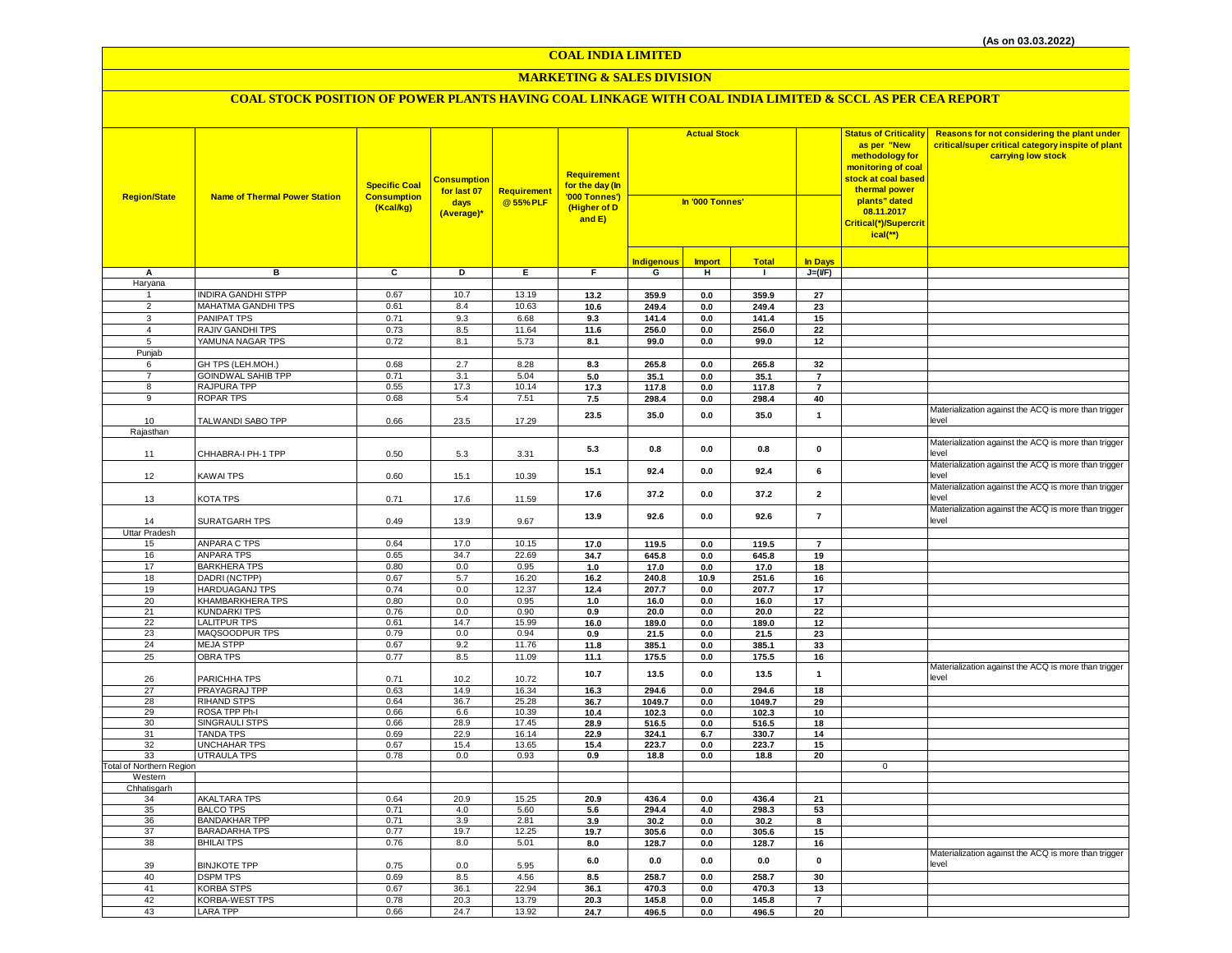## **MARKETING & SALES DIVISION**

| <b>Region/State</b>            | <b>Name of Thermal Power Station</b>         | <b>Specific Coal</b><br><b>Consumption</b><br>(Kcal/kg) | <b>Consumption</b><br>for last 07<br>days<br>(Average)* | <b>Requirement</b><br>@55%PLF | <b>Requirement</b><br>for the day (In<br>'000 Tonnes')<br>(Higher of D<br>and E) |                   | <b>Actual Stock</b><br>In '000 Tonnes' |              |                         | <b>Status of Criticality</b><br>as per "New<br>methodology for<br>monitoring of coal<br>stock at coal based<br>thermal power<br>plants" dated<br>08.11.2017<br>Critical(*)/Supercrit<br>$ical(*)$ | Reasons for not considering the plant under<br>critical/super critical category inspite of plant<br>carrying low stock |
|--------------------------------|----------------------------------------------|---------------------------------------------------------|---------------------------------------------------------|-------------------------------|----------------------------------------------------------------------------------|-------------------|----------------------------------------|--------------|-------------------------|---------------------------------------------------------------------------------------------------------------------------------------------------------------------------------------------------|------------------------------------------------------------------------------------------------------------------------|
|                                |                                              |                                                         |                                                         |                               |                                                                                  | <b>Indigenous</b> | <b>Import</b>                          | <b>Total</b> | <b>In Days</b>          |                                                                                                                                                                                                   |                                                                                                                        |
| A                              | в                                            | C                                                       | D                                                       | Е.                            | F.                                                                               | G                 | н.                                     | п.           | $J=(VF)$                |                                                                                                                                                                                                   |                                                                                                                        |
| 44                             | NAWAPARA TPP                                 | 0.79                                                    | 0.0                                                     | 6.28                          | 6.3                                                                              | 49.4              | 0.0                                    | 49.4         | 8                       |                                                                                                                                                                                                   | Materialization against the ACQ is more than trigger<br>level                                                          |
|                                |                                              |                                                         |                                                         |                               | 8.7                                                                              | 210.9             | 0.0                                    | 210.9        | 24                      |                                                                                                                                                                                                   |                                                                                                                        |
| 45<br>46                       | PATHADI TPP<br><b>SIPAT STPS</b>             | 0.65<br>0.68                                            | 8.7<br>39.3                                             | 5.18<br>26.62                 | 39.3                                                                             | 728.2             | 0.0                                    | 728.2        | 19                      |                                                                                                                                                                                                   |                                                                                                                        |
| 47                             | <b>TAMNAR TPP</b>                            | 0.84                                                    | 33.0                                                    | 26.52                         | 33.0                                                                             | 85.7              | 0.0                                    | 85.7         | 3                       |                                                                                                                                                                                                   | Materialization against the ACQ is more than trigger<br>level                                                          |
|                                |                                              |                                                         |                                                         |                               | 16.9                                                                             | 143.4             | 0.0                                    | 143.4        | 9                       |                                                                                                                                                                                                   | Materialization against the ACQ is more than trigger                                                                   |
| 48                             | UCHPINDA TPP                                 | 0.75                                                    | 16.9                                                    | 14.22                         |                                                                                  |                   |                                        |              |                         |                                                                                                                                                                                                   | level                                                                                                                  |
| Gujarat                        |                                              |                                                         |                                                         |                               |                                                                                  |                   |                                        |              |                         |                                                                                                                                                                                                   | Materialization against the ACQ is more than trigger                                                                   |
| 49                             | <b>GANDHI NAGAR TPS</b>                      | 0.69                                                    | 8.0                                                     | 5.71                          | 8.0                                                                              | 20.2              | 0.0                                    | 20.2         | $\mathbf{3}$            |                                                                                                                                                                                                   | level                                                                                                                  |
| 50                             | SABARMATI (D-F STATIONS)                     | 0.57                                                    | 3.2                                                     | 2.74                          | 3.2                                                                              | 29.7              | 85.7                                   | 115.4        | 15                      |                                                                                                                                                                                                   |                                                                                                                        |
| 51                             | UKAI TPS                                     | 0.67                                                    | 16.1                                                    | 9.85                          | 16.1                                                                             | 36.6              | 0.0                                    | 36.6         | $\overline{2}$          |                                                                                                                                                                                                   | Materialization against the ACQ is more than trigger<br>level                                                          |
| 52                             | <b>WANAKBORITPS</b>                          | 0.67                                                    | 22.9                                                    | 20.22                         | 22.9                                                                             | 77.9              | 0.0                                    | 77.9         | 3                       |                                                                                                                                                                                                   | Materialization against the ACQ is more than trigger<br>level                                                          |
| Madhya Pradesh                 |                                              |                                                         |                                                         |                               |                                                                                  |                   |                                        |              |                         |                                                                                                                                                                                                   |                                                                                                                        |
| 53                             | AMARKANTAK EXT TPS                           | 0.65                                                    | 3.0                                                     | 1.80                          | 3.0                                                                              | 32.5              | 0.0                                    | 32.5         | 11                      |                                                                                                                                                                                                   |                                                                                                                        |
| 54<br>55                       | <b>ANUPPUR TPP</b><br><b>BINA TPS</b>        | 0.65<br>0.74                                            | 17.6<br>7.2                                             | 10.31                         | 17.6<br>7.2                                                                      | 246.0             | 0.0                                    | 246.0        | 14                      |                                                                                                                                                                                                   |                                                                                                                        |
|                                |                                              |                                                         |                                                         | 4.88                          |                                                                                  | 86.4              | 0.0                                    | 86.4         | 12                      |                                                                                                                                                                                                   | Materialization against the ACQ is more than trigger                                                                   |
| 56                             | GADARWARA TPP                                | 0.66                                                    | 18.6                                                    | 13.93                         | 18.6                                                                             | 111.9             | 0.0                                    | 111.9        | 6                       |                                                                                                                                                                                                   | level                                                                                                                  |
| 57                             | <b>KHARGONE STPP</b>                         | 0.60                                                    | 17.3                                                    | 10.45                         | 17.3                                                                             | 138.2             | 0.0                                    | 138.2        | 8                       |                                                                                                                                                                                                   |                                                                                                                        |
| 58                             | SANJAY GANDHI TPS                            | 0.82                                                    | 16.7                                                    | 14.57                         | 16.7                                                                             | 132.7             | 0.0                                    | 132.7        | 8                       |                                                                                                                                                                                                   | Non payment of dues                                                                                                    |
| 59                             | <b>SATPURA TPS</b>                           | 0.67                                                    | 7.2                                                     | 11.79                         | 11.8                                                                             | 23.2              | 0.0                                    | 23.2         | $\overline{2}$          |                                                                                                                                                                                                   | Non Payment of Dues                                                                                                    |
| 60                             | <b>SEIONI TPP</b>                            | 0.64                                                    | 7.6                                                     | 5.06                          | 7.6                                                                              | 172.6             | $\mathbf{0.0}$                         | 172.6        | 23                      |                                                                                                                                                                                                   |                                                                                                                        |
| 61                             | SHREE SINGAJI TPP<br><b>VINDHYACHAL STPS</b> | 0.71                                                    | 24.4<br>60.8                                            | 23.50<br>43.60                | 24.4                                                                             | 111.4             | $\mathbf{0.0}$                         | 111.4        | $\overline{\mathbf{5}}$ |                                                                                                                                                                                                   | Non Payment of Dues                                                                                                    |
| 62<br>Maharashtra              |                                              | 0.69                                                    |                                                         |                               | 60.8                                                                             | 1420.0            | 0.0                                    | 1420.0       | 23                      |                                                                                                                                                                                                   |                                                                                                                        |
| 63                             | AMRAVATI TPS                                 | 0.62                                                    | 15.5                                                    | 11.07                         | 15.5                                                                             | 31.1              | 0.0                                    | 31.1         | $\mathbf 2$             |                                                                                                                                                                                                   | Materialization against the ACQ is more than trigger<br>level                                                          |
| 64                             | <b>BHUSAWAL TPS</b>                          | 0.72                                                    | 14.3                                                    | 11.44                         | 14.3                                                                             | 18.6              | 0.0                                    | 18.6         | $\mathbf{1}$            |                                                                                                                                                                                                   | Non payment of dues                                                                                                    |
| 65                             | <b>BUTIBORI TPP</b>                          | 0.67                                                    | 0.0                                                     | 5.31                          | 5.3                                                                              | 59.7              | 0.0                                    | 59.7         | 11                      |                                                                                                                                                                                                   |                                                                                                                        |
| 66                             | CHANDRAPUR (MAHARASHTRA) STPS                | 0.78                                                    | 38.1                                                    | 30.17                         | 38.1                                                                             | 275.4             | 0.0                                    | 275.4        | $\overline{7}$          |                                                                                                                                                                                                   | Non payment of dues                                                                                                    |
| 67                             | DAHANU TPS                                   | 0.62                                                    | $4.5\,$                                                 | 4.09                          | 4.5                                                                              | 26.7              | 0.0                                    | 26.7         | 6                       |                                                                                                                                                                                                   | Materialization against the ACQ is more than trigger<br>level                                                          |
| 68                             | DHARIWAL TPP                                 | 0.67                                                    | 7.7                                                     | 5.34                          | 7.7                                                                              | 31.4              | 0.0                                    | 31.4         | $\overline{4}$          |                                                                                                                                                                                                   | Materialization against the ACQ is more than trigger<br>level                                                          |
| 69                             | <b>GMR WARORA TPS</b>                        | 0.67                                                    | 8.9                                                     | 5.29                          | 8.9                                                                              | 1.0               | 0.0                                    | 1.0          | $\pmb{0}$               |                                                                                                                                                                                                   | Materialization against the ACQ is more than trigger<br>level                                                          |
| 70                             | <b>KHAPARKHEDA TPS</b>                       | 0.89                                                    | 20.0                                                    | 15.72                         | 20.0                                                                             | 240.5             | 0.0                                    | 240.5        | 12                      |                                                                                                                                                                                                   |                                                                                                                        |
| 71                             | <b>KORADI TPS</b>                            | 0.76                                                    | 25.9                                                    | 22.08                         | 25.9                                                                             | 92.6              | 0.0                                    | 92.6         | $\overline{4}$          |                                                                                                                                                                                                   | Non payment of dues                                                                                                    |
| 72                             | <b>MAUDA TPS</b>                             | 0.70                                                    | 17.2                                                    | 21.29                         | 21.3                                                                             | 451.6             | 7.4                                    | 459.0        | 22                      |                                                                                                                                                                                                   |                                                                                                                        |
| 73                             | <b>NASIK TPS</b>                             | 0.81                                                    | 6.3                                                     | 6.72                          | 6.7                                                                              | 12.0              | 0.0                                    | 12.0         | $\mathbf{2}$            |                                                                                                                                                                                                   | Non payment of dues                                                                                                    |
| 74                             | PARAS TPS                                    | 0.74                                                    | 7.2                                                     | 4.90                          | $7.2$                                                                            | 23.3              | 0.0                                    | 23.3         | 3                       |                                                                                                                                                                                                   | Non payment of dues                                                                                                    |
| 75                             | PARLITPS                                     | 0.67                                                    | 4.6                                                     | 6.65                          | 6.7                                                                              | 30.3              | 0.0                                    | 30.3         | 5                       |                                                                                                                                                                                                   | Non payment of dues                                                                                                    |
| 76                             | <b>SOLAPUR STPS</b>                          | 0.56                                                    | 12.6                                                    | 9.73                          | 12.6                                                                             | 118.5             | 0.0                                    | 118.5        | 9                       |                                                                                                                                                                                                   |                                                                                                                        |
| 77                             | <b>TIRORA TPS</b>                            | 0.66                                                    | 45.9                                                    | 28.73                         | 45.9                                                                             | 109.3             | 0.0                                    | 109.3        | $\overline{2}$          |                                                                                                                                                                                                   | Materialization against the ACQ is more than trigger<br>level                                                          |
| 78                             | WARDHA WARORA TPP                            | 0.66                                                    | 4.9                                                     | 4.71                          | 4.9                                                                              | 123.4             | 0.0                                    | 123.4        | 25                      |                                                                                                                                                                                                   |                                                                                                                        |
| <b>Total of Western Region</b> |                                              |                                                         |                                                         |                               |                                                                                  |                   |                                        |              |                         | $\overline{0}$                                                                                                                                                                                    |                                                                                                                        |
| Southern<br>Andhra Pradesh     |                                              |                                                         |                                                         |                               |                                                                                  |                   |                                        |              |                         |                                                                                                                                                                                                   |                                                                                                                        |
|                                |                                              |                                                         |                                                         |                               |                                                                                  |                   |                                        |              |                         |                                                                                                                                                                                                   | Materialization against the ACQ is more than trigger                                                                   |
| 79                             | DAMODARAM SANJEEVAIAH TPS                    | 0.66                                                    | 13.4                                                    | 13.85                         | 13.8                                                                             | 45.6              | 0.0                                    | 45.6         | 3                       |                                                                                                                                                                                                   | level<br>Materialization against the ACQ is more than trigger                                                          |
| 80                             | Dr. N.TATA RAO TPS                           | 0.77                                                    | 29.1                                                    | 17.90                         | 29.1                                                                             | 44.5              | 0.0                                    | 44.5         | $\overline{2}$          |                                                                                                                                                                                                   | level                                                                                                                  |
| 81                             | PAINAMPURAM TPP                              | 0.59                                                    | 17.5                                                    | 10.21                         | 17.5                                                                             | 141.7             | 23.3                                   | 165.0        | 9                       |                                                                                                                                                                                                   |                                                                                                                        |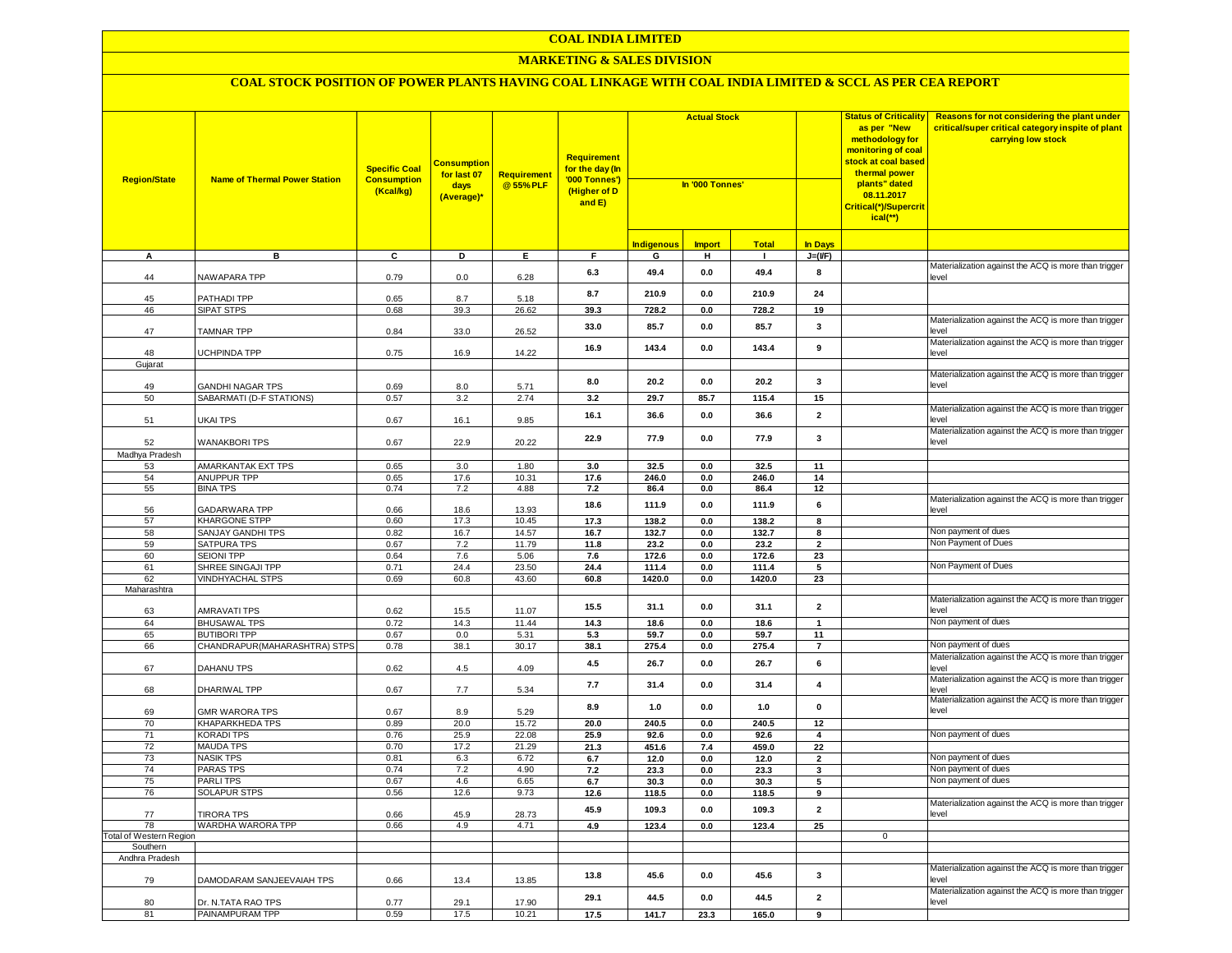### **MARKETING & SALES DIVISION**

| <b>Region/State</b>             | <b>Name of Thermal Power Station</b>                    | <b>Specific Coal</b><br><b>Consumption</b><br>(Kcal/kg) | Consumption<br>for last 07<br>days<br>(Average)* | <b>Requirement</b><br>@55%PLF | Requirement<br>for the day (In<br>'000 Tonnes')<br>(Higher of D<br>and E) | <b>Actual Stock</b><br>In '000 Tonnes' |               |                |                      | <b>Status of Criticality</b><br>as per "New<br>methodology for<br>monitoring of coal<br><mark>stock at coal based</mark><br>thermal power<br>plants" dated<br>08.11.2017<br>Critical(*)/Supercrit<br>ical(**) | Reasons for not considering the plant under<br>critical/super critical category inspite of plant<br>carrying low stock |
|---------------------------------|---------------------------------------------------------|---------------------------------------------------------|--------------------------------------------------|-------------------------------|---------------------------------------------------------------------------|----------------------------------------|---------------|----------------|----------------------|---------------------------------------------------------------------------------------------------------------------------------------------------------------------------------------------------------------|------------------------------------------------------------------------------------------------------------------------|
|                                 |                                                         |                                                         |                                                  |                               |                                                                           | <b>Indigenous</b>                      | <b>Import</b> | <b>Total</b>   | In Days              |                                                                                                                                                                                                               |                                                                                                                        |
| Α                               | в                                                       | С                                                       | D                                                | Е.                            | F.                                                                        | G                                      | н             | $\mathbf{I}$   | $J=(VF)$             |                                                                                                                                                                                                               |                                                                                                                        |
| 82                              | RAYALASEEMA TPS                                         | 0.76                                                    | 18.9                                             | 16.60                         | 18.9                                                                      | 14.8                                   | 0.0           | 14.8           | $\mathbf{1}$         |                                                                                                                                                                                                               | Materialization against the ACQ is more than trigger<br>level                                                          |
| 83                              | <b>SIMHADRI</b>                                         | 0.78                                                    | 29.8                                             | 20.54                         | 29.8                                                                      | 352.1                                  | 0.0           | 352.1          | 12                   |                                                                                                                                                                                                               |                                                                                                                        |
| 84                              | <b>SGPL TPP</b>                                         | 0.53                                                    | 12.4                                             | 9.26                          | 12.4                                                                      | 43.4                                   | 139.7         | 183.1          | 15                   |                                                                                                                                                                                                               |                                                                                                                        |
| 85                              | <b>VIZAG TPP</b>                                        | 0.67                                                    | 0.0                                              | 9.20                          | 9.2                                                                       | 1.6                                    | 0.0           | 1.6            | 0                    |                                                                                                                                                                                                               |                                                                                                                        |
| Karnataka                       |                                                         |                                                         |                                                  |                               |                                                                           |                                        |               |                |                      |                                                                                                                                                                                                               |                                                                                                                        |
| 86                              | <b>BELLARY TPS</b>                                      | 0.63                                                    | 16.4                                             | 14.23                         | 16.4                                                                      | 11.6                                   | 0.0           | 11.6           | $\mathbf{1}$         |                                                                                                                                                                                                               | Materialization against the ACQ is more than trigger<br>level                                                          |
| 87                              | <b>KUDGI STPP</b>                                       | 0.63                                                    | 13.8                                             | 19.90                         | 19.9                                                                      | 149.2                                  | 5.3           | 154.6          | 8                    |                                                                                                                                                                                                               | Materialization against the ACQ is more than trigger<br>level                                                          |
| 88                              | RAICHUR TPS                                             | 0.66                                                    | 19.3                                             | 14.98                         | 19.3                                                                      | 55.8                                   | 0.0           | 55.8           | 3                    |                                                                                                                                                                                                               | Materialization against the ACQ is more than trigger<br>level                                                          |
| 89                              | YERMARUS TPP                                            | 0.62                                                    | 7.7                                              | 13.09                         | 13.1                                                                      | 18.1                                   | 0.0           | 18.1           | $\mathbf{1}$         |                                                                                                                                                                                                               | Materialization against the ACQ is more than trigger<br>level                                                          |
| <b>Tamil Nadu</b>               |                                                         |                                                         |                                                  |                               |                                                                           |                                        |               |                |                      |                                                                                                                                                                                                               |                                                                                                                        |
| 90                              | <b>METTUR TPS</b>                                       | 0.81                                                    | 13.5                                             | 8.98                          | 13.5                                                                      | 42.0                                   | 0.0           | 42.0           | 3                    |                                                                                                                                                                                                               | Materialization against the ACQ is more than trigger<br>level                                                          |
| 91                              | METTUR TPS - II                                         | 0.78                                                    | 4.2                                              | 6.16                          | 6.2                                                                       | 46.6                                   | 0.0           | 46.6           | 8                    |                                                                                                                                                                                                               | Materialization against the ACQ is more than trigger<br>level                                                          |
| 92                              | NORTH CHENNAI TPS                                       | 0.82                                                    | 28.1                                             | 19.78                         | 28.1                                                                      | 129.2                                  | 0.0           | 129.2          | 5                    |                                                                                                                                                                                                               | Materialization against the ACQ is more than trigger<br>level                                                          |
| 93                              | <b>TUTICORIN TPS</b>                                    | 0.96                                                    | 14.8                                             | 13.31                         | 14.8                                                                      | 45.8                                   | 0.0           | 45.8           | 3                    |                                                                                                                                                                                                               | Materialization against the ACQ is more than trigger<br>level                                                          |
| 94                              | <b>VALLUR TPP</b>                                       | 0.72                                                    | 18.0                                             | 14.26                         | 18.0                                                                      | 167.3                                  | 0.0           | 167.3          | 9                    |                                                                                                                                                                                                               |                                                                                                                        |
| Telangana                       |                                                         |                                                         |                                                  |                               |                                                                           |                                        |               |                |                      |                                                                                                                                                                                                               |                                                                                                                        |
| 95                              | <b>BHADRADRITPP</b>                                     | 0.69                                                    | 14.1                                             | 9.83                          | 14.1                                                                      | 109.3                                  | 0.0           | 109.3          | 8                    |                                                                                                                                                                                                               |                                                                                                                        |
| 96                              | <b>KAKATIYA TPS</b>                                     | 0.57                                                    | 11.3                                             | 8.33                          | 11.3                                                                      | 180.1                                  | 0.0           | 180.1          | 16                   |                                                                                                                                                                                                               |                                                                                                                        |
| 97<br>98                        | <b>KOTHAGUDEM TPS (NEW)</b><br>KOTHAGUDEM TPS (STAGE-7) | 0.64<br>0.50                                            | 14.7<br>9.5                                      | 8.46<br>5.23                  | 14.7<br>9.5                                                               | 105.5<br>138.7                         | 0.0<br>0.0    | 105.5<br>138.7 | $\overline{7}$<br>15 |                                                                                                                                                                                                               |                                                                                                                        |
| 99                              | RAMAGUNDEM STPS                                         | 0.62                                                    | 30.7                                             | 21.33                         | 30.7                                                                      | 379.0                                  | 0.0           | 379.0          | 12                   |                                                                                                                                                                                                               |                                                                                                                        |
| 100                             | RAMAGUNDEM-B TPS                                        | 0.77                                                    | 0.8                                              | 0.64                          | 0.8                                                                       | 9.2                                    | 0.0           | 9.2            | 11                   |                                                                                                                                                                                                               |                                                                                                                        |
| 101                             | SINGARENI TPP                                           | 0.58                                                    | 16.6                                             | 9.12                          | 16.6                                                                      | 116.5                                  | 0.0           | 116.5          | $\overline{7}$       |                                                                                                                                                                                                               |                                                                                                                        |
| <b>Total of Southern Region</b> |                                                         |                                                         |                                                  |                               |                                                                           |                                        |               |                |                      | $\mathbf 0$                                                                                                                                                                                                   |                                                                                                                        |
| Eastern                         |                                                         |                                                         |                                                  |                               |                                                                           |                                        |               |                |                      |                                                                                                                                                                                                               |                                                                                                                        |
| Bihar                           |                                                         |                                                         |                                                  |                               |                                                                           |                                        |               |                |                      |                                                                                                                                                                                                               |                                                                                                                        |
| 102<br>103                      | <b>BARAUNITPS</b><br><b>BARHI</b>                       | 0.63                                                    | 5.2                                              | 5.90                          | 5.9                                                                       | 70.1                                   | 0.0           | 70.1           | 12                   |                                                                                                                                                                                                               |                                                                                                                        |
| 104                             | <b>BARH II</b>                                          | 0.67<br>0.67                                            | 5.1<br>10.2                                      | 5.84<br>11.67                 | 5.8<br>11.7                                                               | 142.5<br>285.1                         | 0.0<br>0.0    | 142.5<br>285.1 | 24<br>24             |                                                                                                                                                                                                               |                                                                                                                        |
| 105                             | KAHALGAON TPS                                           | 0.80                                                    | 26.6                                             | 24.62                         | 26.6                                                                      | 155.7                                  | 0.0           | 155.7          | 6                    |                                                                                                                                                                                                               | Materialization against the ACQ is more than trigger<br>level                                                          |
| 106                             | MUZAFFARPUR TPS                                         | 0.77                                                    | 5.8                                              | 3.95                          | 5.8                                                                       | 32.0                                   | 0.0           | 32.0           | 6                    |                                                                                                                                                                                                               | Materialization against the ACQ is more than trigger<br>level                                                          |
| 107                             | NABINAGAR STPP                                          | 0.58                                                    | 19.1                                             | 10.14                         | 19.1                                                                      | 320.0                                  | 0.0           | 320.0          | 17                   |                                                                                                                                                                                                               |                                                                                                                        |
| 108                             | NABINAGAR TPP                                           | 0.69                                                    | 15.4                                             | 9.06                          | 15.4                                                                      | 126.8                                  | 0.0           | 126.8          | 8                    |                                                                                                                                                                                                               |                                                                                                                        |
| Jharkhand                       |                                                         |                                                         |                                                  |                               |                                                                           |                                        |               |                |                      |                                                                                                                                                                                                               |                                                                                                                        |
| 109                             | BOKARO TPS `A` EXP                                      | 0.57                                                    | 6.2                                              | 3.78                          | 6.2                                                                       | 108.5                                  | 0.0           | 108.5          | 17                   |                                                                                                                                                                                                               |                                                                                                                        |
| 110                             | CHANDRAPURA(DVC) TPS<br><b>JOJOBERA TPS</b>             | 0.61                                                    | 6.7                                              | 4.06                          | 6.7                                                                       | 141.3                                  | 0.0           | 141.3          | 21                   |                                                                                                                                                                                                               |                                                                                                                        |
| 111<br>112                      | KODARMA TPP                                             | 0.69<br>0.62                                            | 3.1<br>14.2                                      | 2.18<br>8.23                  | 3.1<br>14.2                                                               | 101.0<br>108.8                         | 0.0<br>0.0    | 101.0<br>108.8 | 33<br>8              |                                                                                                                                                                                                               |                                                                                                                        |
|                                 |                                                         |                                                         |                                                  |                               |                                                                           |                                        |               |                |                      |                                                                                                                                                                                                               | Materialization against the ACQ is more than trigger                                                                   |
| 113<br>114                      | MAHADEV PRASAD STPP<br>MAITHON RB TPP                   | 0.70<br>0.64                                            | 7.9<br>6.3                                       | 5.01<br>8.89                  | 7.9<br>8.9                                                                | 11.1<br>207.1                          | 0.0<br>0.0    | 11.1<br>207.1  | $\mathbf{1}$<br>23   |                                                                                                                                                                                                               | level                                                                                                                  |
| 115                             | <b>TENUGHAT TPS</b>                                     | 0.75                                                    | $5.5\,$                                          | 4.16                          | 5.5                                                                       | 38.0                                   | 0.0           | 38.0           | $\overline{7}$       |                                                                                                                                                                                                               | Materialization against the ACQ is more than trigger<br>level                                                          |
| Odisha                          |                                                         |                                                         |                                                  |                               |                                                                           |                                        |               |                |                      |                                                                                                                                                                                                               |                                                                                                                        |
| 116                             | <b>DARLIPALI STPS</b>                                   | 0.71                                                    | 27.2                                             | 14.95                         | 27.2                                                                      | 458.2                                  | 0.0           | 458.2          | 17                   |                                                                                                                                                                                                               |                                                                                                                        |
| 117                             | <b>DERANG TPP</b>                                       | 0.70                                                    | 17.3                                             | 11.10                         | 17.3                                                                      | 1080.5                                 | 0.0           | 1080.5         | 62                   |                                                                                                                                                                                                               |                                                                                                                        |
| 118                             | <b>IB VALLEY TPS</b>                                    | 0.83                                                    | 26.3                                             | 19.16                         | 26.3                                                                      | 340.8                                  | 0.0           | 340.8          | 13                   |                                                                                                                                                                                                               |                                                                                                                        |
| 119                             | <b>KAMALANGA TPS</b>                                    | 0.72                                                    | 13.2                                             | 10.02                         | 13.2                                                                      | 18.7                                   | 0.0           | 18.7           | $\mathbf{1}$         |                                                                                                                                                                                                               | Materialization against the ACQ is more than trigger<br>level                                                          |
|                                 |                                                         |                                                         |                                                  |                               |                                                                           |                                        |               |                |                      |                                                                                                                                                                                                               |                                                                                                                        |